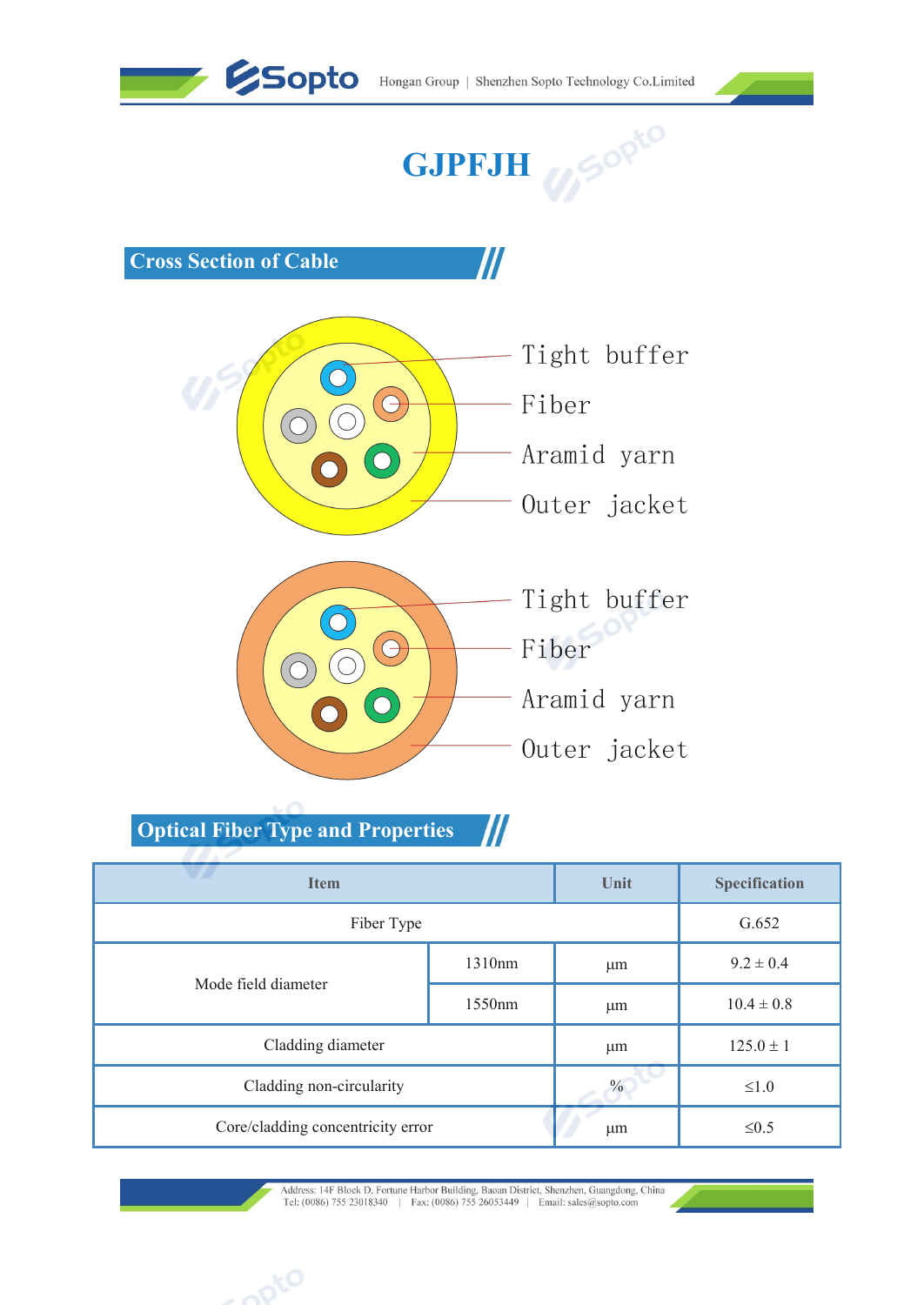| <b>ESopto</b>                        | Hongan Group   Shenzhen Sopto Technology Co.Limited |         |             |
|--------------------------------------|-----------------------------------------------------|---------|-------------|
| Coating diameter                     |                                                     | $\mu$ m | $242 \pm 7$ |
|                                      |                                                     |         |             |
| Coating/cladding concentricity error |                                                     | $\mu$ m | $\leq 12$   |
| Cable cut-off wavelength             |                                                     | nm      | $\leq 1260$ |

| <b>ESopto</b>                        |                                                  | Hongan Group   Shenzhen Sopto Technology Co.Limited |                     |
|--------------------------------------|--------------------------------------------------|-----------------------------------------------------|---------------------|
| Coating diameter                     |                                                  | $\mu$ m                                             | $242\pm7$           |
| Coating/cladding concentricity error |                                                  | $\mu$ m                                             | $\leq$ 12           |
| Cable cut-off wavelength             |                                                  | nm                                                  | $\leq 1260$         |
|                                      | 1310nm                                           | dB/km                                               | $\leq 0.4$          |
| <b>Attenuation Coefficient</b>       | 1550nm                                           | dB/km                                               | $\leq 0.3$          |
| Proof stress level                   |                                                  | kpsi                                                | $\geq 100$          |
|                                      | Note: Other parameters meet standard ITU-T G.652 |                                                     |                     |
| <b>Item</b>                          |                                                  | Unit                                                | Specification       |
| Fiber Type                           |                                                  |                                                     | G.657A1             |
| Mode field diameter                  | 1310nm                                           | $\mu$ m                                             | $8.6 - 9.5 \pm 0.4$ |
| $C(1, 1, 1)$ $C(1, 1)$               |                                                  |                                                     | 1070107             |

|                                       | 1310nm                                           | dB/km         | $\leq 0.4$           |
|---------------------------------------|--------------------------------------------------|---------------|----------------------|
| <b>Attenuation Coefficient</b>        | 1550nm                                           | dB/km         | $\leq 0.3$           |
| Proof stress level                    |                                                  | kpsi          | $\geq 100$           |
|                                       | Note: Other parameters meet standard ITU-T G.652 |               |                      |
| <b>Item</b>                           |                                                  | Unit          | Specification        |
| Fiber Type                            |                                                  |               | G.657A1              |
| Mode field diameter                   | 1310nm                                           | μm            | $8.6 - 9.5 \pm 0.4$  |
| Cladding diameter                     |                                                  | μm            | $125.0 \pm 0.7$      |
| Cladding non-circularity              |                                                  | $\frac{0}{0}$ | ${\le}1.0$           |
| Core/cladding concentricity error     |                                                  | μm            | $\leq 0.5$           |
| Coating diameter                      |                                                  | $\mu$ m       | $245 \pm 5$          |
| Coating/cladding concentricity error  |                                                  | μm            | $\leq$ 12            |
| Cable cut-off wavelength              |                                                  | nm            | $\leq 1260$          |
|                                       | 1310nm                                           | dB/km         | ${\leq}0.4$          |
| <b>Attenuation Coefficient</b>        | 1550nm                                           | dB/km         | $\leq 0.3$           |
|                                       | 1550nm                                           | dB/km         | $\leq 0.75$          |
| Macro-bend loss (1 turn, 10mm radius) | 1625nm                                           | dB/km         | $\leq1.5$            |
| Proof stress level                    |                                                  | kpsi          | $\geq$ 100           |
|                                       | Note: Other parameters meet standard ITU-T G.657 |               |                      |
| <b>Item</b>                           |                                                  | Unit          | <b>Specification</b> |
| Fiber Type                            |                                                  |               | G.657A2              |
| Mode field diameter                   | 1310nm                                           | μm            | $8.6 - 9.5 \pm 0.4$  |
|                                       |                                                  |               |                      |

|                                                                                           | 1550nm                                           | dB/km                  | $\leq 0.75$          |
|-------------------------------------------------------------------------------------------|--------------------------------------------------|------------------------|----------------------|
| Macro-bend loss (1 turn, 10mm radius)                                                     | 1625nm                                           | dB/km                  | $\leq1.5$            |
| Proof stress level                                                                        |                                                  | kpsi                   | $\geq 100$           |
|                                                                                           | Note: Other parameters meet standard ITU-T G.657 |                        |                      |
| <b>Item</b>                                                                               |                                                  | Unit                   | <b>Specification</b> |
| Fiber Type                                                                                |                                                  |                        | G.657A2              |
| Mode field diameter                                                                       | 1310nm                                           | $\mu$ m                | $8.6 - 9.5 \pm 0.4$  |
| Cladding diameter                                                                         |                                                  | $\mu$ m                | $125.0 \pm 0.7$      |
| Address: 14F Block D, Fortune Harbor Building, Baoan District, Shenzhen, Guangdong, China |                                                  |                        |                      |
| Tel: (0086) 755 23018340                                                                  | Fax: (0086) 755 26053449                         | Email: sales@sopto.com |                      |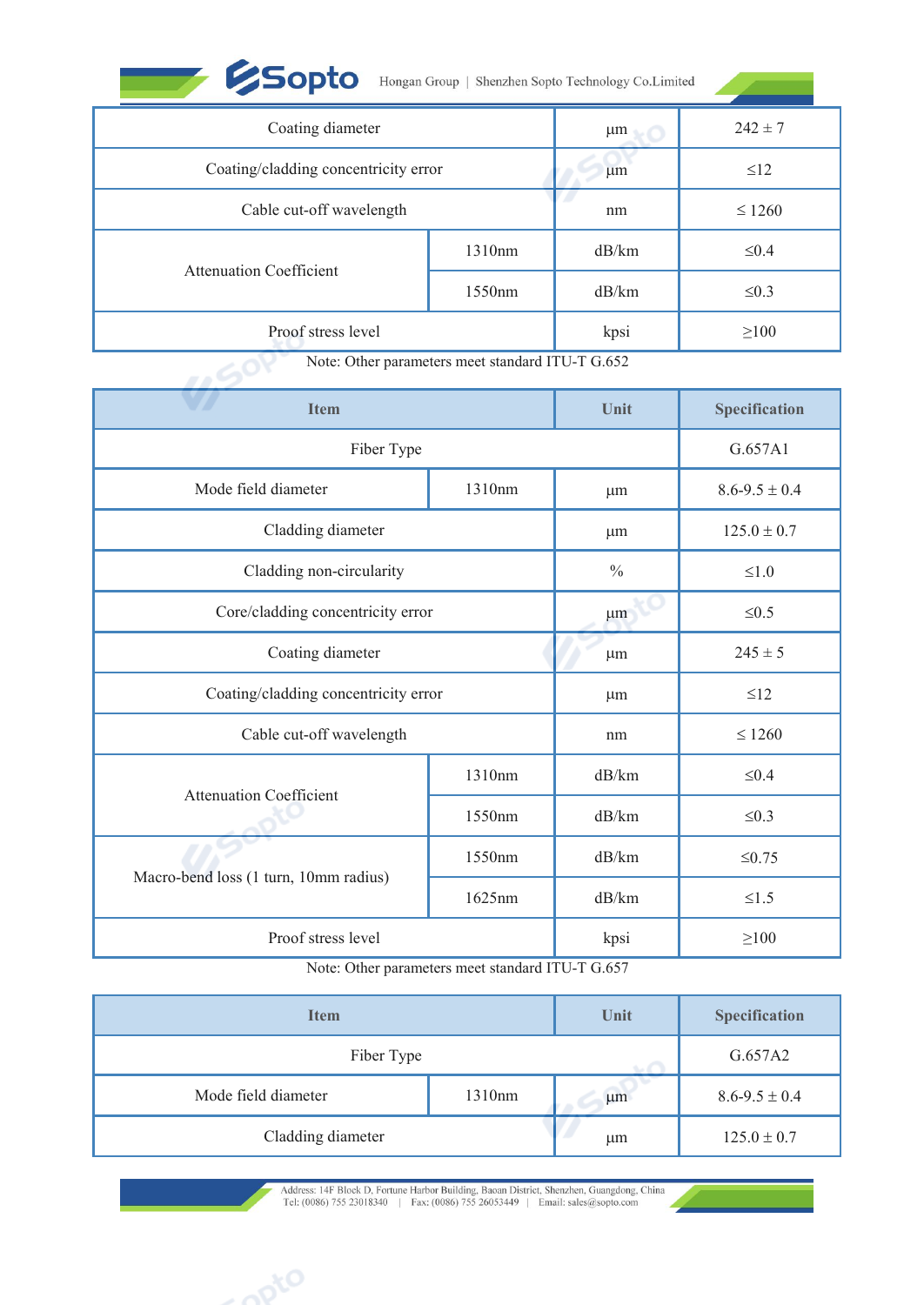| <b>Sopto</b> Hongan Group   Shenzhen Sopto Technology Co.Limited |  |
|------------------------------------------------------------------|--|
|                                                                  |  |

| <b>ESopto</b>                          | Hongan Group   Shenzhen Sopto Technology Co.Limited |         |                                    |
|----------------------------------------|-----------------------------------------------------|---------|------------------------------------|
| Cladding non-circularity               |                                                     | $\%$    | $\leq1.0$                          |
| Core/cladding concentricity error      |                                                     | $\mu$ m | $\leq 0.5$                         |
| Coating diameter                       |                                                     | $\mu$ m | 245 $\pm$ 5                        |
| Coating/cladding concentricity error   |                                                     | $\mu$ m | $\leq 12$                          |
| Cable cut-off wavelength               |                                                     | nm      | $\leq 1260$                        |
| <b>Attenuation Coefficient</b>         | 1310nm                                              | dB/km   | $\leq 0.4$                         |
|                                        | 1550nm                                              | dB/km   | $\leq 0.3$                         |
|                                        | 1550nm                                              | dB/km   | ${\leq}0.5$                        |
| Macro-bend loss (1 turn, 7.5mm radius) | 1625nm                                              | dB/km   | $\leq1.0$                          |
| Proof stress level                     |                                                     | kpsi    | $\geq 100$                         |
|                                        | Note: Other parameters meet standard ITU-T G.657    |         |                                    |
| <b>Item</b>                            |                                                     | Unit    | Specification                      |
| Fiber Type                             |                                                     |         | OM1                                |
| Core diameter                          |                                                     | μm      | $62.5 \pm 2.5$                     |
| $01 - 11$<br>$\cdot$                   |                                                     |         | $\sim$ $\sim$ $\sim$ $\sim$ $\sim$ |

|                                        | 1550nm                                              | dB/km         | $\leq 0.5$      |
|----------------------------------------|-----------------------------------------------------|---------------|-----------------|
| Macro-bend loss (1 turn, 7.5mm radius) | 1625nm                                              | dB/km         | $\leq1.0$       |
| Proof stress level                     |                                                     | kpsi          | $\geq 100$      |
|                                        | Note: Other parameters meet standard ITU-T G.657    |               |                 |
| <b>Item</b>                            |                                                     | Unit          | Specification   |
| Fiber Type                             |                                                     |               | OM1             |
| Core diameter                          |                                                     | $\mu$ m       | $62.5 \pm 2.5$  |
| Cladding diameter                      |                                                     | μm            | $125.0 \pm 1.0$ |
| Cladding non-circularity               |                                                     | $\frac{0}{0}$ | $\leq1.0$       |
| Core/cladding concentricity error      |                                                     | μm            | $\leq1.5$       |
| Coating diameter                       |                                                     | $\mu$ m       | $245 \pm 10$    |
| Coating/cladding concentricity error   |                                                     | μm            | $\leq$ 12       |
|                                        | 850nm                                               | MHz·km        | $\geq 160$      |
| Bandwidt                               | 1300nm                                              | MHz·km        | $\geq$ 500      |
|                                        | 850nm                                               | dB/km         | $\leq$ 3.5      |
| <b>Attenuation Coefficient</b>         | 1300nm                                              | dB/km         | $\leq1.5$       |
| Proof stress level                     |                                                     | kpsi          | $\geq 100$      |
|                                        | Note: Other parameters meet standard IEC 60793-2-10 |               |                 |
| Item                                   |                                                     | Unit          | Specification   |
|                                        |                                                     |               |                 |

Ī

| Item                                                                                       | Unit | Specification |
|--------------------------------------------------------------------------------------------|------|---------------|
| Address: 14F Block D. Fortune Harbor Building. Baoan District, Shenzhen, Guangdong, China. |      |               |

Tel: (0086) 755 23018340 | Fax: (0086) 755 26053449 | Email: sales@sopto.com

 $\mathcal{L}$  and  $\mathcal{L}$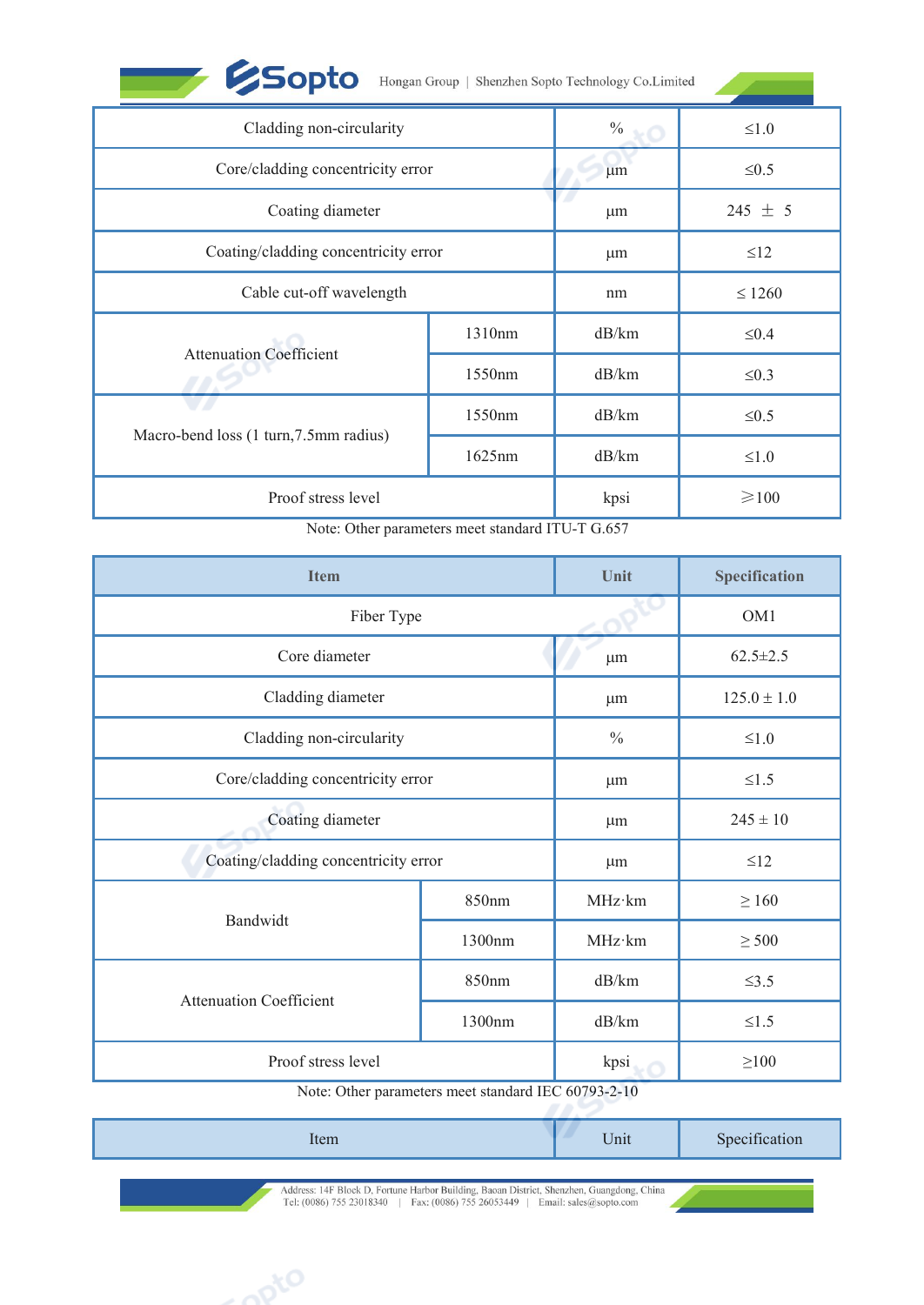| Shenzhen Sopto Technology Co.Limited<br>Hongan Group |
|------------------------------------------------------|
|------------------------------------------------------|

|                                      |            | 850nm                                               | dB/km           | $\leq$ 3.5           |
|--------------------------------------|------------|-----------------------------------------------------|-----------------|----------------------|
| <b>Attenuation Coefficient</b>       |            | 1300nm                                              | dB/km           | $\leq1.5$            |
| Proof stress level                   |            |                                                     | kpsi            | $\geq 100$           |
|                                      |            | Note: Other parameters meet standard IEC 60793-2-10 |                 |                      |
|                                      |            |                                                     |                 |                      |
| <b>Item</b>                          |            |                                                     | Unit            | <b>Specification</b> |
|                                      | Fiber Type |                                                     |                 | OM3                  |
| Core diameter                        |            |                                                     | μm              | $50 \pm 2.5$         |
| Cladding diameter                    |            | μm                                                  | $125.0 \pm 1.0$ |                      |
| Cladding non-circularity             |            | $\frac{0}{0}$                                       | $\leq1.0$       |                      |
| Core/cladding concentricity error    |            | μm                                                  | $\leq1.5$       |                      |
| Coating diameter                     |            | μm                                                  | $245 \pm 10$    |                      |
| Coating/cladding concentricity error |            | μm                                                  | $\leq 12$       |                      |
|                                      |            | 850nm                                               | MHz·km          | $\geq 1500$          |
| OFL Bandwidth                        |            | 1300nm                                              | MHz·km          | $\geq$ 500           |
|                                      |            | 850nm                                               | dB/km           | $\leq$ 3.5           |
| <b>Attenuation Coefficient</b>       | 1300nm     |                                                     | dB/km           | $\leq1.5$            |
| Proof stress level                   |            | kpsi                                                | $\geq$ 100      |                      |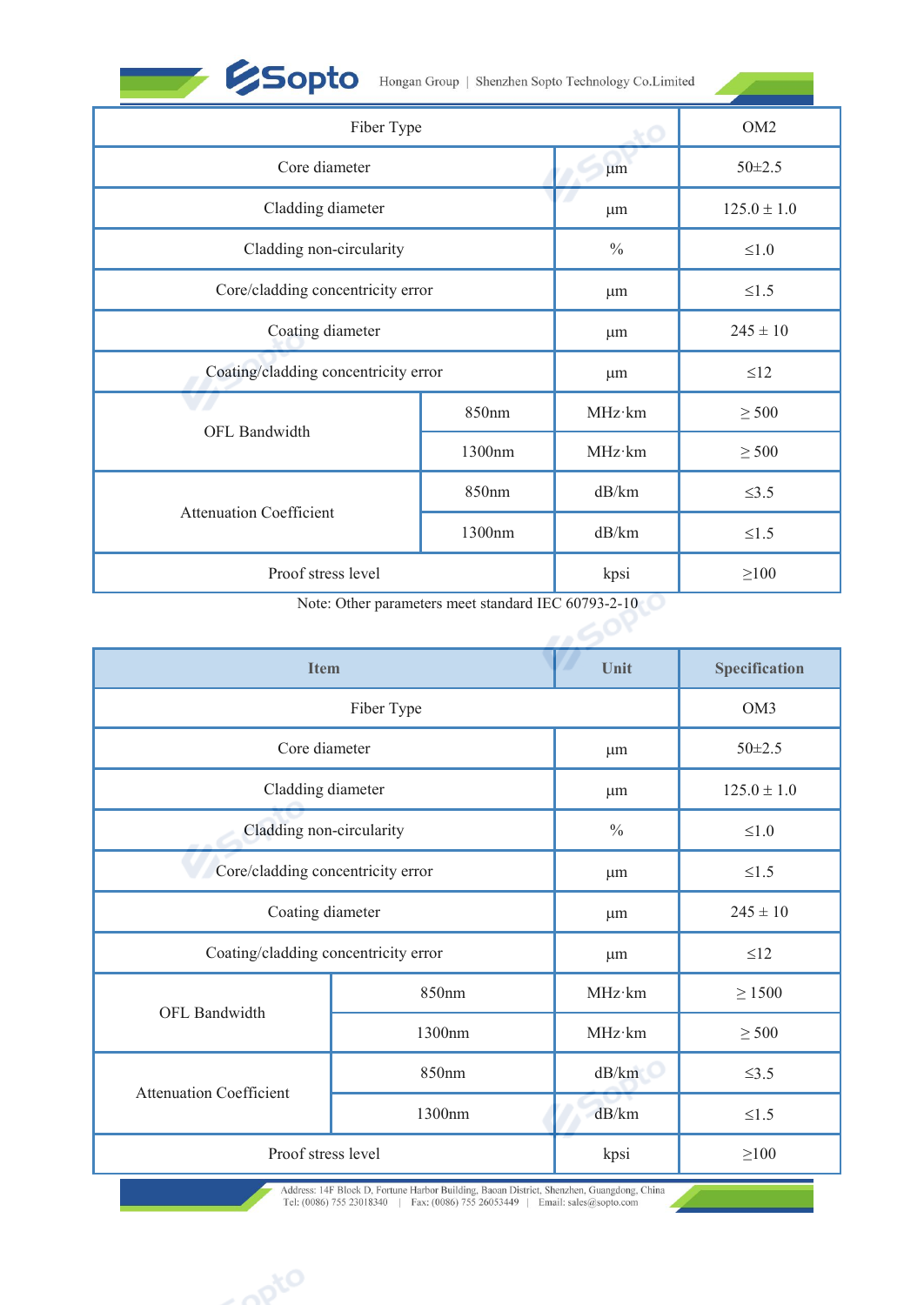



| Note: Other parameters meet standard IEC 60793-2-10 |
|-----------------------------------------------------|
|-----------------------------------------------------|

|                                   |                                      | Note: Other parameters meet standard IEC 60793-2-10 |  |                       |        |  |                 |
|-----------------------------------|--------------------------------------|-----------------------------------------------------|--|-----------------------|--------|--|-----------------|
|                                   | Item                                 |                                                     |  | Unit<br>Specification |        |  |                 |
|                                   | Fiber Type                           |                                                     |  |                       |        |  | OM4             |
|                                   | Core diameter                        |                                                     |  | $\mu$ m               |        |  | $50 \pm 2.5$    |
|                                   | Cladding diameter                    |                                                     |  | μm                    |        |  | $125.0 \pm 1.0$ |
|                                   | Cladding non-circularity             |                                                     |  | $\%$                  |        |  | ${\le}1.0$      |
| Core/cladding concentricity error |                                      |                                                     |  | μm                    |        |  | $\leq1.5$       |
|                                   | Coating diameter                     |                                                     |  | μm                    |        |  | $245 \pm 10$    |
|                                   | Coating/cladding concentricity error |                                                     |  | $\mu$ m               |        |  | $\leq$ 12       |
|                                   |                                      | 850nm                                               |  |                       | MHz·km |  | $\geq$ 3500     |
|                                   | OFL Bandwidth                        | 1300nm                                              |  | MHz·km                |        |  | $\geq$ 500      |
|                                   |                                      | 850nm                                               |  |                       | dB/km  |  | $\leq$ 3.5      |
| <b>Attenuation Coefficient</b>    |                                      | 1300nm                                              |  | dB/km                 |        |  | $\leq1.5$       |
| Proof stress level                |                                      |                                                     |  |                       | kpsi   |  | $\geq 100$      |
|                                   |                                      | Note: Other parameters meet standard IEC 60793-2-10 |  |                       |        |  |                 |
|                                   | Dimensions of Cable Constructions    |                                                     |  |                       |        |  |                 |
| <b>Item</b>                       |                                      |                                                     |  | <b>Parameters</b>     |        |  |                 |
| Number of cores                   |                                      | $\overline{4}$                                      |  | $8\,$<br>6            |        |  | 12              |

| <b>Attenuation Coefficient</b><br>dB/km<br>1300nm<br>$\leq1.5$<br>Proof stress level<br>$\geq100$<br>kpsi<br>Note: Other parameters meet standard IEC 60793-2-10<br><b>Dimensions of Cable Constructions</b><br><b>Item</b><br><b>Parameters</b><br>Number of cores<br>$\overline{4}$<br>8<br>12<br>6<br>Diameter<br>$0.9 \pm 0.05$ mm<br>Material<br>LSZH (Oxygen index≥25%)<br>Tight buffer fiber<br>Tight buffer<br>Full color spectrum<br>color<br>Fiber color<br>Natural color<br>Strength member<br>Aramid yarn<br>Material<br>$4.7 \pm 0.3$ mm<br>$5.8 \pm 0.3$ mm<br>$6.3 \pm 0.3$ mm<br>Diameter<br>$5.2 \pm 0.3$ mm<br>Outer jacket<br>$0.9 \pm 0.1$ mm<br>$0.9 \pm 0.1$ mm<br>$0.9 \pm 0.1$ mm<br>Thickness<br>$0.8 \pm 0.1$ mm |  |  |  |  |  |  |  |  |  |  |  |
|--------------------------------------------------------------------------------------------------------------------------------------------------------------------------------------------------------------------------------------------------------------------------------------------------------------------------------------------------------------------------------------------------------------------------------------------------------------------------------------------------------------------------------------------------------------------------------------------------------------------------------------------------------------------------------------------------------------------------------------------|--|--|--|--|--|--|--|--|--|--|--|
|                                                                                                                                                                                                                                                                                                                                                                                                                                                                                                                                                                                                                                                                                                                                            |  |  |  |  |  |  |  |  |  |  |  |
|                                                                                                                                                                                                                                                                                                                                                                                                                                                                                                                                                                                                                                                                                                                                            |  |  |  |  |  |  |  |  |  |  |  |
|                                                                                                                                                                                                                                                                                                                                                                                                                                                                                                                                                                                                                                                                                                                                            |  |  |  |  |  |  |  |  |  |  |  |
|                                                                                                                                                                                                                                                                                                                                                                                                                                                                                                                                                                                                                                                                                                                                            |  |  |  |  |  |  |  |  |  |  |  |
|                                                                                                                                                                                                                                                                                                                                                                                                                                                                                                                                                                                                                                                                                                                                            |  |  |  |  |  |  |  |  |  |  |  |
|                                                                                                                                                                                                                                                                                                                                                                                                                                                                                                                                                                                                                                                                                                                                            |  |  |  |  |  |  |  |  |  |  |  |
|                                                                                                                                                                                                                                                                                                                                                                                                                                                                                                                                                                                                                                                                                                                                            |  |  |  |  |  |  |  |  |  |  |  |
|                                                                                                                                                                                                                                                                                                                                                                                                                                                                                                                                                                                                                                                                                                                                            |  |  |  |  |  |  |  |  |  |  |  |
|                                                                                                                                                                                                                                                                                                                                                                                                                                                                                                                                                                                                                                                                                                                                            |  |  |  |  |  |  |  |  |  |  |  |
|                                                                                                                                                                                                                                                                                                                                                                                                                                                                                                                                                                                                                                                                                                                                            |  |  |  |  |  |  |  |  |  |  |  |
|                                                                                                                                                                                                                                                                                                                                                                                                                                                                                                                                                                                                                                                                                                                                            |  |  |  |  |  |  |  |  |  |  |  |
|                                                                                                                                                                                                                                                                                                                                                                                                                                                                                                                                                                                                                                                                                                                                            |  |  |  |  |  |  |  |  |  |  |  |
|                                                                                                                                                                                                                                                                                                                                                                                                                                                                                                                                                                                                                                                                                                                                            |  |  |  |  |  |  |  |  |  |  |  |
|                                                                                                                                                                                                                                                                                                                                                                                                                                                                                                                                                                                                                                                                                                                                            |  |  |  |  |  |  |  |  |  |  |  |